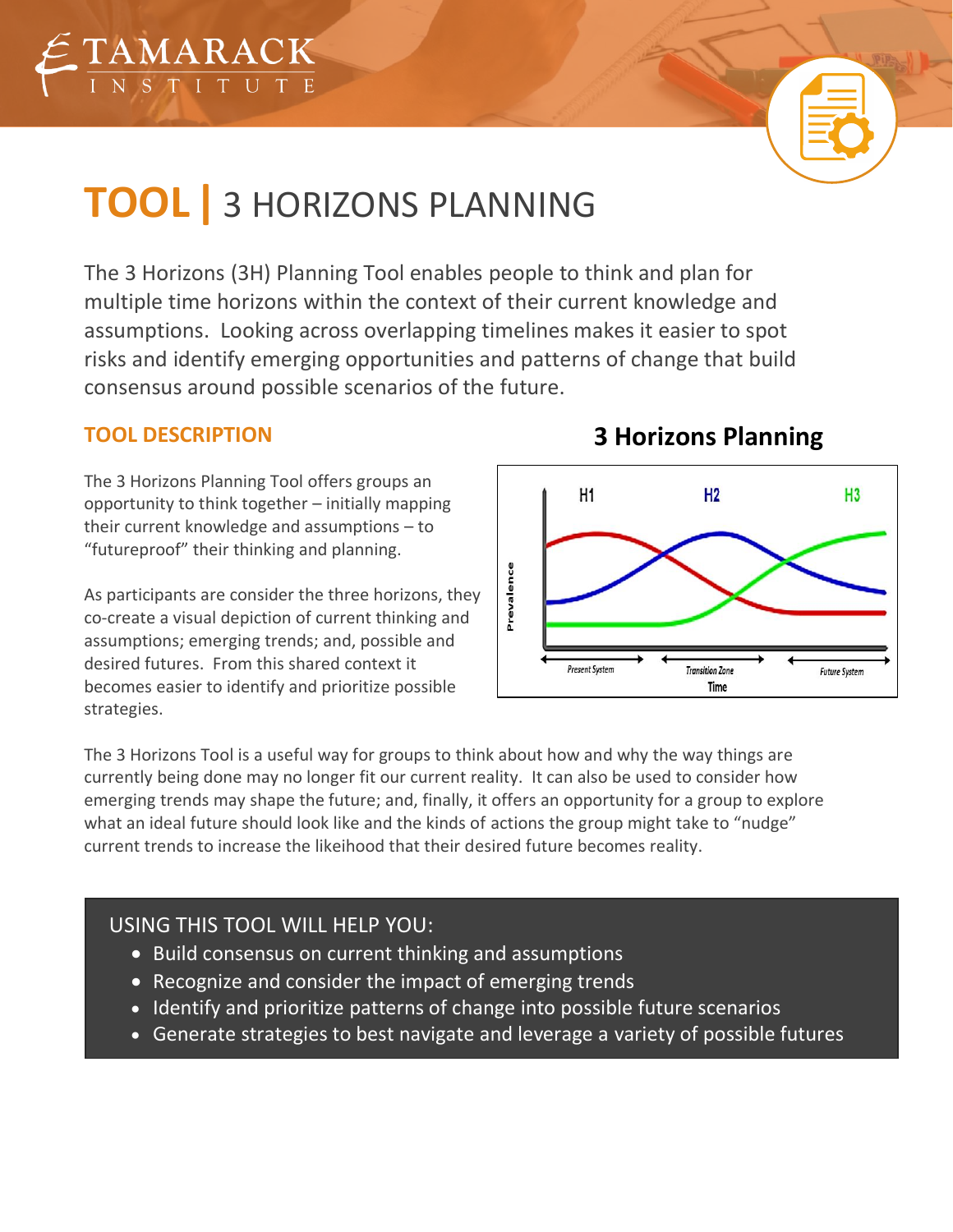### **TOOL HOW-TO**

- 1. **Orient to the 3 Horizons Framework -** Create and post a large copy of the 3 Horizons visual on a blank wall or virtual mural (which serves as your shared workspace) and have 3 colours of post-its available (1 colour per horizon). Provide an overview of each of the 3 Horizons to be explored.
- 2. **Co**-**Create Horizon #1**: *What Does Now Look Like* (10-15 min): Invite people (individuals and/or in pairs) to brainstorm as many examples/answers as possible (one per post-it) to the question: **What Makes You Think Our Current Situation Needs to Change?**  Depending on your focus additional prompting questions might include:
	- What are current assumptions about production, services, resources, staff customers & capital that may no longer be true?
	- What are managers taking for granted as they make decisions?
- 3. **Co-Generate Horizon #3:** *What Is Our Ideal Future?* (10-15 min): Invite people (individuals and/or in pairs) to brainstorm as many examples/answers as possible (one per new colour of post-it) to the question: **What Would You Like the Future to Look and Feel Like by 2050?** Depending on your focus additional prompting questions might include:
	- What emerging changes are you seeing that may signal a transformational shift from how we address our current situation today?
	- What new inventions or issues are you worried or excited about?
- 4. **Co-Generate Horizon #3 Part II:** *Examples of Our Ideal Future that are Happening Now?* (5-10 min):

Invite people (individuals and/or in pairs) to brainstorm as many examples/answers as possible (one per post-it) to the question: **Identify examples, from anywhere in the world, where the 2050 vision is happening now, even in just a small way.**

5. **Co-Develop Horizon #2:** *Possible Opportunities to Manage Change* (10-15 min):

Invite small groups to identify (one per 3<sup>rd</sup> colour of post-it) responses to the question: What **projects, ideas or initiatives are now emerging that aim to change the status quo?** Additional prompting questions might include:

- What elements of Horizon 1 should we keep in the future?
- Does this innovation enable our desired future (if yes, mark as H2+) or does it hinder our desired future (If yes, note as H2-)?
- What trends may influence Horizon 2 and 3 that could take our plan for change off-course?

#### **A Description of the 3 Horizons**

- **H1 = What Does Now Look Like? -** H1 is the dominant way of doing things right now. It identifies "cracks" that suggest this way of doing things is declining and that change are needed but some of this way of doing things may be worth keeping in the future. H1 focuses on maintaining stability and the H1 mindset is that of the manager.
- **H2 = How Can We Manage Change? -** H2 captures current innovations that can help shift – or hinder – our journey from Horizon 1 to Horizon 3. Here we map actions that A: help resist change; B: adapt to change; or, C: build on change. The mindset of H2 is that of an entrepreneur.
- **H3 = What Is Our Ideal Future? -** H3 is our vision of our ideal future. It describes visions of our preferred future and what we'd ideally like to see happen by 2050. It also notes current examples of where this ideal future is already happening now. H3 is focused on transformation and the mindset of H3 is that of the visionary.

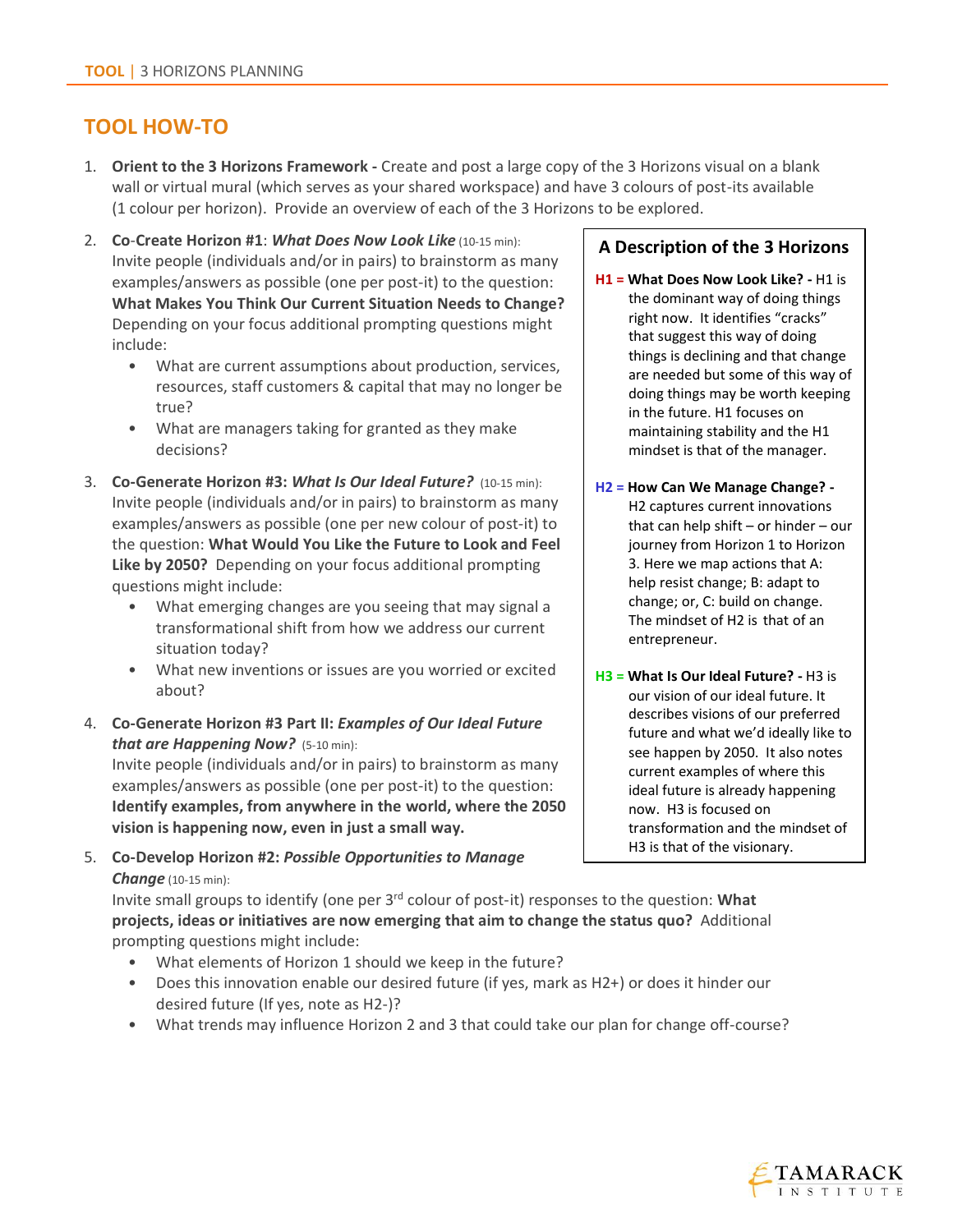6. **Group Sensemaking** (10-15 min):

Once the group has generated data for each of the 3 Horizons, take time to review and "make sense" of the insights that have been captured. As shown on the visual to the right, these insights can typically be captured under the following 5 headings:

- Present Concerns (Top Left)
- Future Aspirations (Top Right)
- Inspirational Practice (Bottom Left)
- Innovations in Play (Centre)
- Essential Features to Maintain (Bottom Right)

The group can discuss how they might want to capture and share their insights for further input and engagement from others. Opportunities to strengthen desirable innovations in play or weaken undesirable innovations in play can also be identified.

#### VARIATIONS ON THIS TOOL

One variation on the 3 Horizon Tool is to invite individuals and/or groups to role play a conversation between the three different horizons. The conversations can either emphasize the negative or the positive, but overall offer all an opportunity to appreciate the inter-relationship and dynamics at play between the 3 horizons.

- **H1 = The Power Holder –** These are the one(s) in charge of how things currently are. They are accountable for targets being met and often feel pressed for time and resources. They are constantly firefighting and have little headspace for anything else.
- **H2 = The Innovator –** These are the people with big ideas who see how things could be better if they could only have a say or be heard. They struggle to attract the funding or resource to reach their potential or have impact at scale.
- **H3 = The Visionary –** These are the people that can picture a perfect world and are passionate about making it a reality. They can see it will require us to completely overhaul how things are currently done but believe with certainty that it will be worth it!



### DIVING DEEPER

Below are links and resources to investigate to learn more about the 3 Horizons Tool:

- *[Three Horizons Framework](http://training.itcilo.org/delta/Foresight/3-Horizons.pdf)* Foresight Toolkit
- *[3 Horizons: A Toolkit to Help You Think and Plan for the Long-Term](https://phw.nhs.wales/news/future-proof-your-planning-with-easy-to-use-tool/three-horizons-toolkit/three-horizons-toolkit/)* by Dr. Louisa Petchey, Public Health Wales and the Office of the Future Generations Commissioner for Wales
- **[Three Horizons Framework](https://www.iffpraxis.com/three-horizons)** International Futures Forum
- *[Collective Impact Post-Pandemic: A Framework for Response, Recovery and Resilience](https://www.tamarackcommunity.ca/library/paper-collective-impact-post-pandemic)* by Liz Weaver